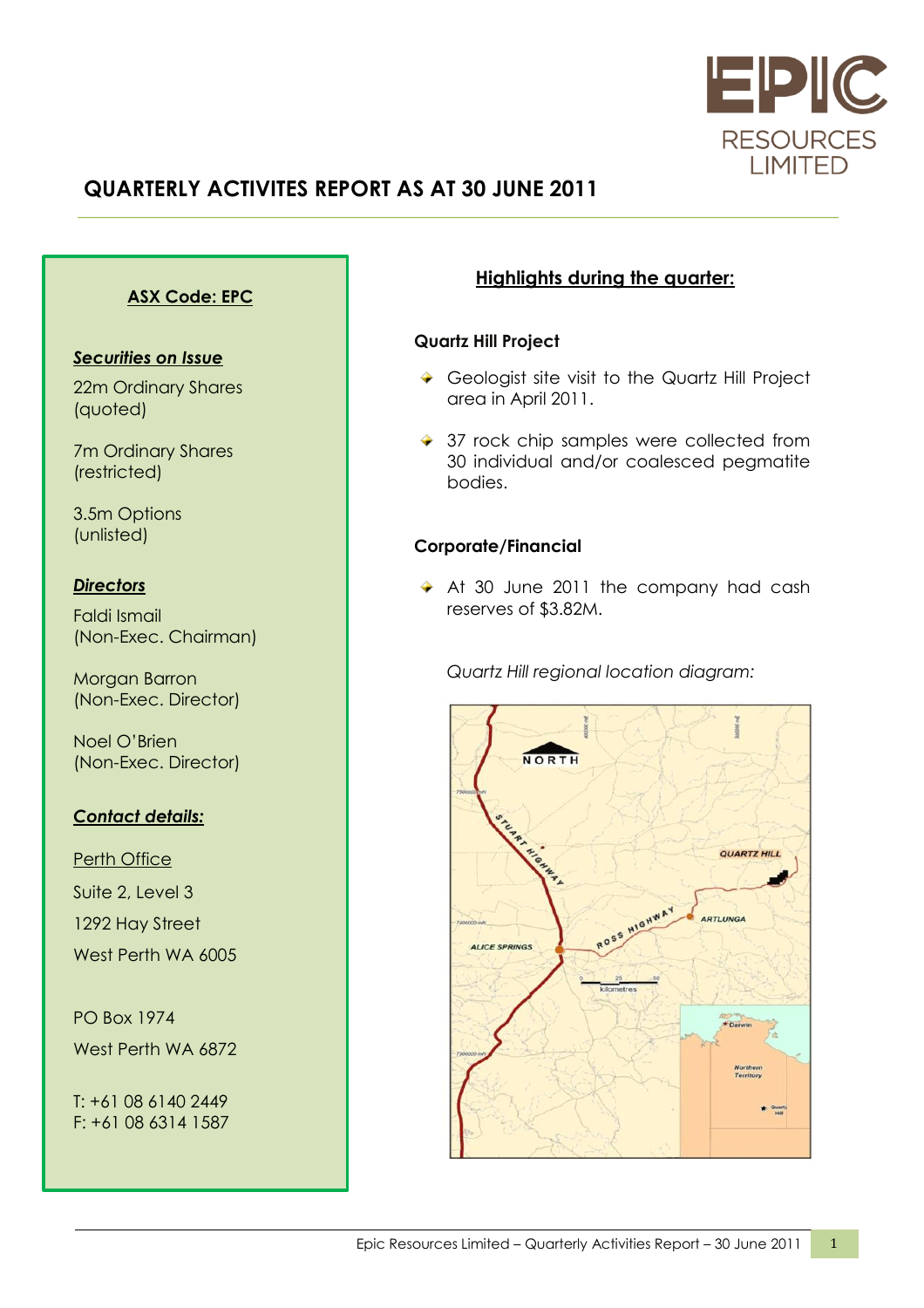#### **Quart Hill Project Update**

The Quartz Hill project lies 150km east-north-east of Alice Springs and is centred around Ambalindum Station. All tenements lie within the Eastern Arunta block, in the Harts Ranges.

The project consists of two adjoining exploration licences currently held by Cazaly Iron Pty Ltd. In April 2011exploration activities commenced within the areas **EL24838** and the northeast corner of **EL25296**.



**Figure 1: Quartz Hill Project – EL25296 and EL24838, Entia Dome, Northern Territory**

### **EL25296**

Field activities were concentrated in the area associated with the REE+U-bearing pegmatite field known as the 'Lone Pine' prospect **(Figure 2).** The Lone Pine area is dominated by hilly topography and long, linear ridge lines of pegmatite bodies. Mapping of this area confirmed the presence of several concentric zones within individual bodies which suggest a minimal depth of erosional exposure.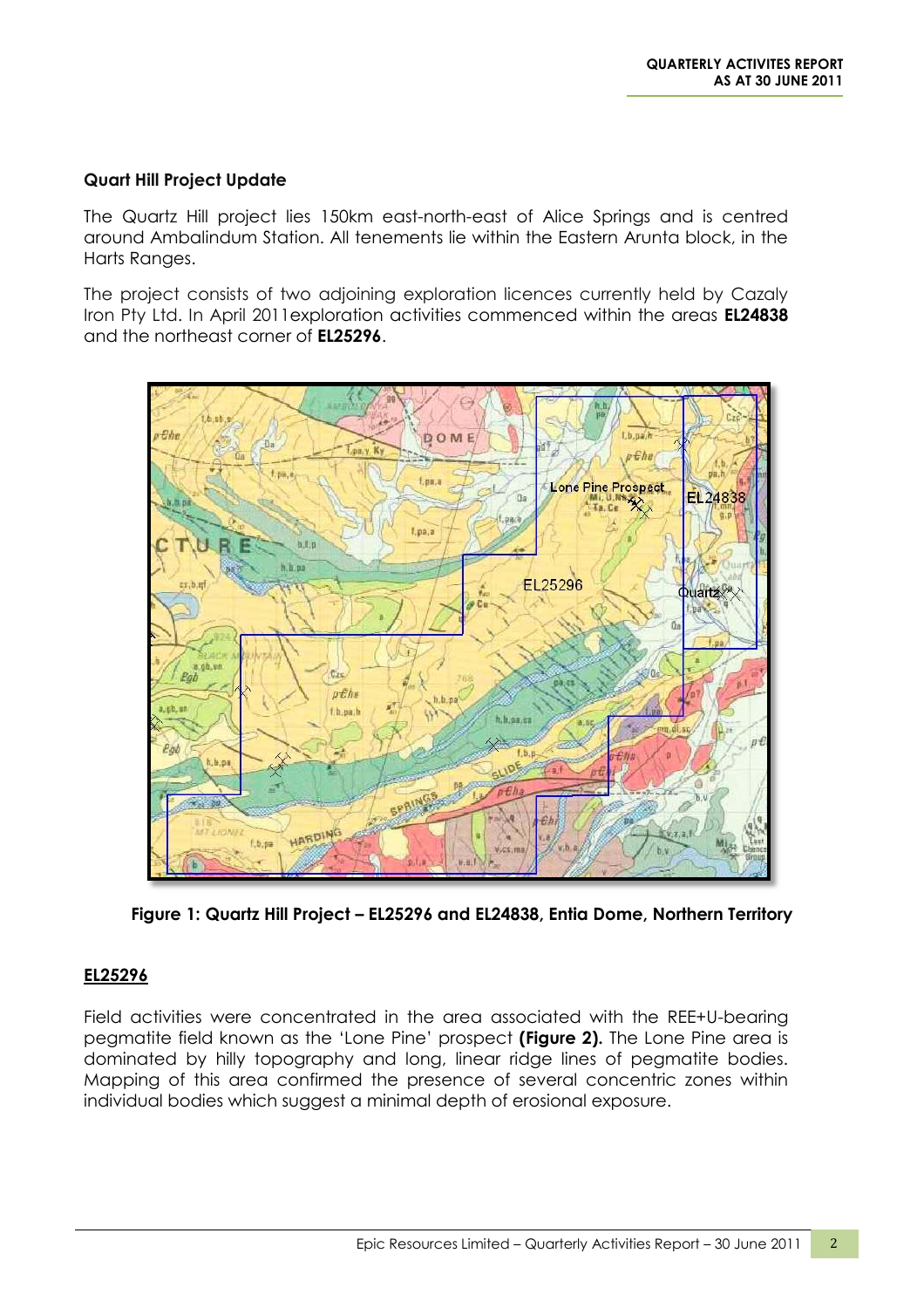Mapping suggests that only the outer 'Wall' and minor 'Intermediate' zones are exposed, which are prospective for niobium-rich mineralisation, compared with the tantalum-rich mineralisation of the inner 'Intermediate' and 'Quartz Core' zones.



**Figure 2: Lone Pine pegmatite rock chip samples (red stars)**

A total of 37 rock chip samples were collected from 30 individual and/or coalesced pegmatite bodies. **(see Figure 2 above).**

All samples were submitted to Ultra Trace Laboratories Pty Ltd in Perth for analysis.

### **EL24838**

Reconnaissance mapping and field prospecting across the license confirmed previously identified Heavy Rare Earth Element (HREE)-bearing samarskite associated with the Quartz Hill pegmatite body **(Photograph 1 & 2).**

All samples were submitted to Ultra Trace Laboratories Pty Ltd in Perth for analysis.

Several additional pegmatite bodies were identified in the north of the license area and they will be followed up with in the next field campaign.